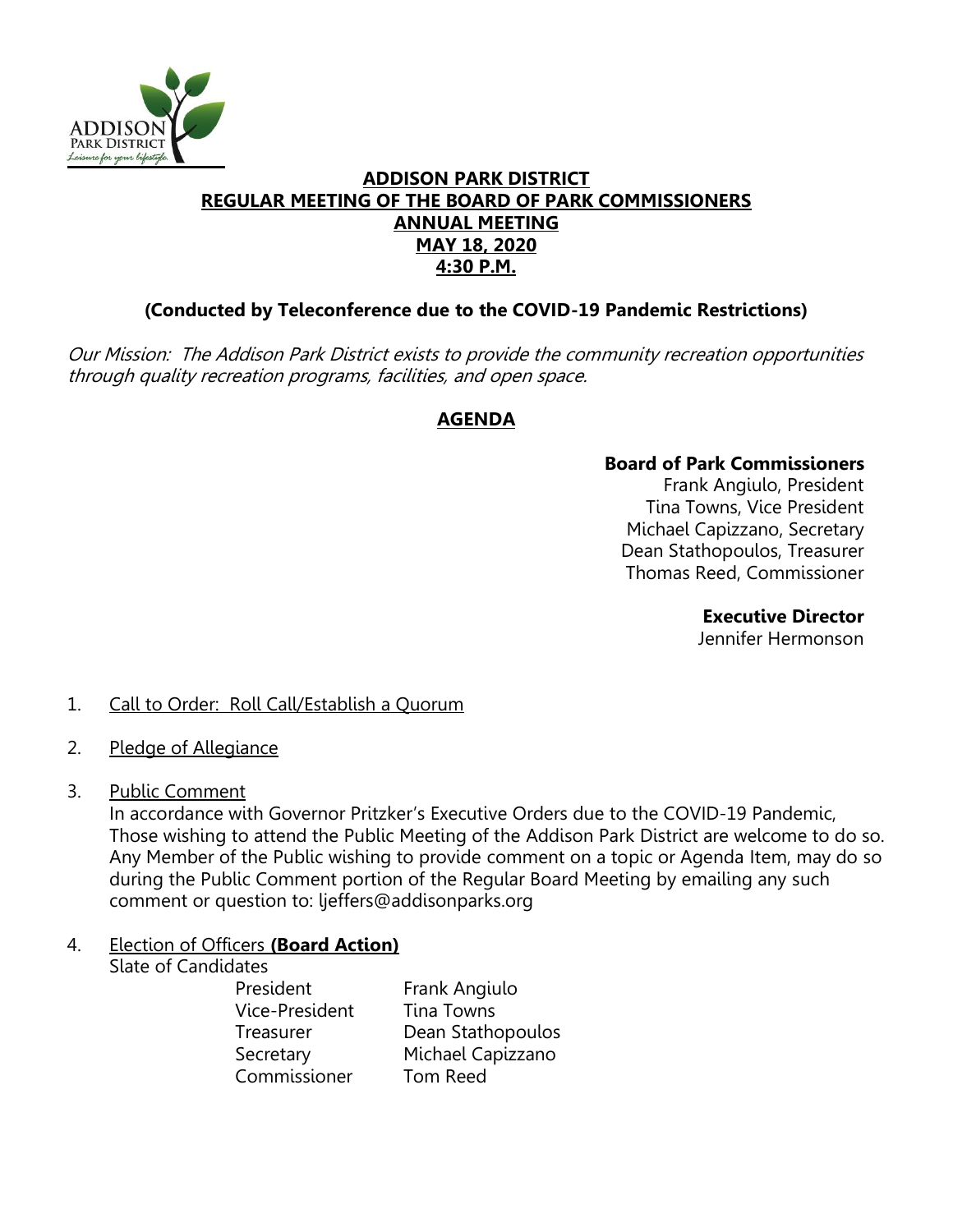- 5. Finance Report
	- \*a) April 1 April 30, 2030 Account Payables in the amount of \$378,320.05

(account payable includes: Checks, refunds, purchase card (p-card) and payroll expenses)

- \*b) Statement of Overall Revenue & Expenses
- \*c) Fund Balance Report
- 6. Policy & Planning Report

a) None.

7. \*Consent Agenda **(Board Action)**:

# **a) Annual Meeting Appointments**

- A. Counsel Law firm of Bond, Dickson & Associates
- B. Legal Ethics Advisor Law firm of Bond, Dickson & Associates
- C. Financial Advisor Kevin O'Kelly
- D. Property & Casualty Liability Coverage/Insurance Park District Risk Management Agency (PDRMA)
- E. Health and Benefit Insurance Provider Park District Risk Management Agency (PDRMA)
- F. Professional Audit Services Selden Fox
- G. Addison Consortium Legal Counsel for Tax Objections Robbins Schwartz
- H. Bank Depository for Revenue and Payroll Funds Oxford Bank and Trust, Addison, IL
- I. Procurement Card Vendor BMO Harris Bank
- J. Freedom of Information Act Officers (FOIA) –Lisa Jeffers, Jennifer Hermonson and Darlene Cozzo
- K. Open Meetings Act Officers (OMA) –Vice President, Lisa Jeffers, Jennifer Hermonson
- L. Recording Secretary Lisa Jeffers
- M. Secretary Pro Tem Jennifer Hermonson
- N. Assistant Treasurer Dennis Meschnig

# **b) Appointments to committees, other groups, intergovernmental agreements**

- a) Elementary School District 4 (Tina Towns & Jennifer Hermonson)
- b) DuPage High School District 88 (Michael Capizzano, Tina Towns & Jennifer Hermonson)
- c) Village of Addison (Frank Angiulo & Jennifer Hermonson)
- d) IAPD/NRPA (Tom Reed & Jennifer Hermonson)
- e) Citizens Advisory Committee (Dean Stathopoulos & Jennifer Hermonson, Jean Stone)
- f) Addison Tax Consortium (TIF) (President, Tom Reed & Jennifer Hermonson)
- g) Township of Addison (Michael Capizzano, Jennifer Hermonson)
- h) Community Youth Organizations (Frank Angiulo, Michael Capizzano, Jennifer Hermonson, Leslie DeMoss)
- i) Addison Park District Foundation (Tom Reed & Jennifer Hermonson)
- j) PDRMA, Park District Risk Management Agency (Jennifer Hermonson)
- k) Senior Citizen Commission/Club (Michael Capizzano, Tom Reed, Darlene Cozzo, Leslie DeMoss)
- l) Illinois Municipal Retirement Fund Authorized Agent (IMRF) (Jennifer Hermonson)
- m) Community Civic Organizations Lions Club, Kiwanis, Addison Chamber, Women's Club, etc. (Frank Angiulo, Dean Stathopoulos, Jennifer Hermonson, Leslie DeMoss, Jean Stone)
- n) Army Trail Nature Center (Tina Towns, Dean Stathopoulos, Jennifer Hermonson)
- o) NEDSRA (Michael Capizzano, Dean Stathopoulos, Jennifer Hermonson, Leslie DeMoss)